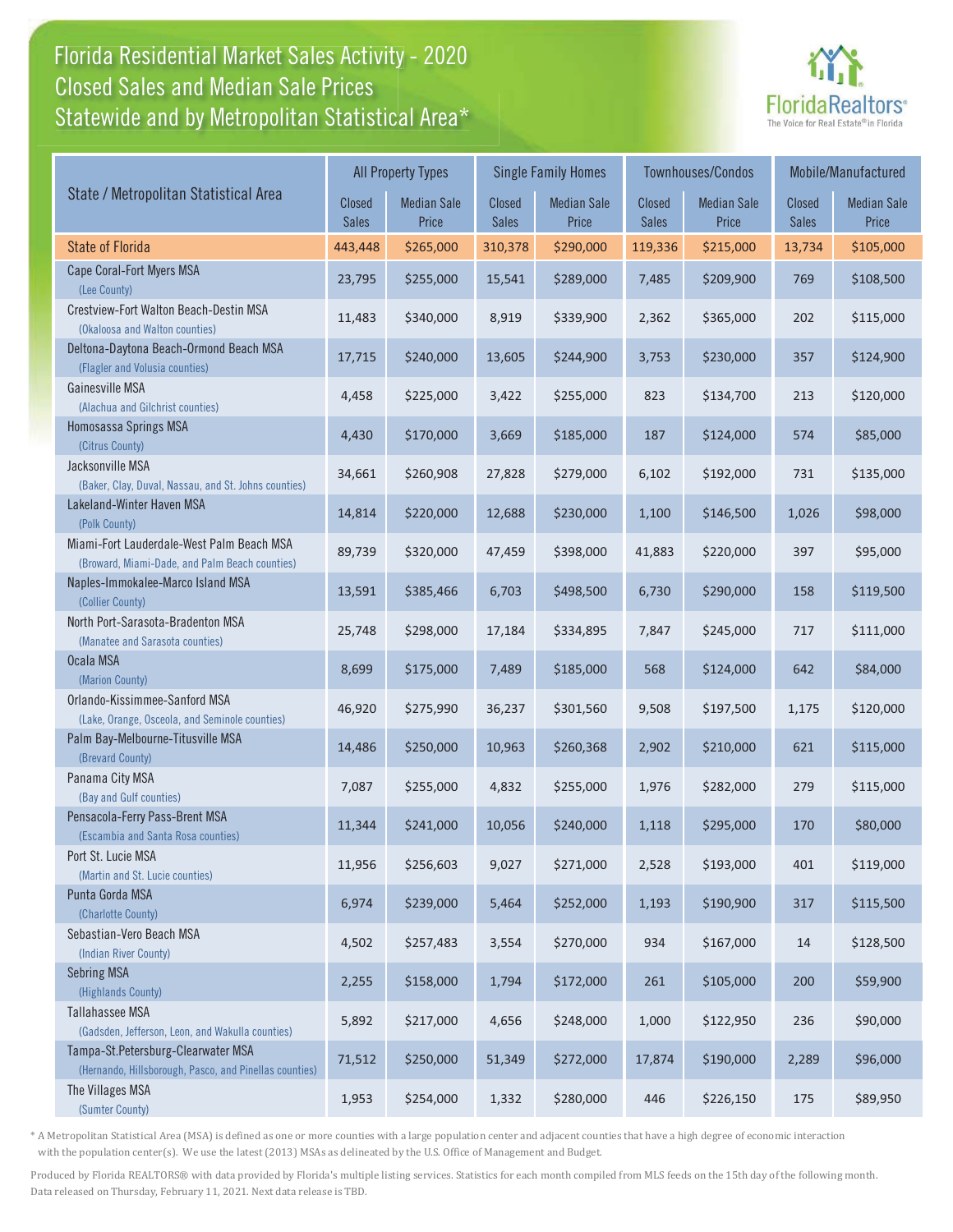## Florida Residential Market Sales Activity - 2020 Florida Residential Market Sales Activity Listed by County Closed Sales and Median Sale Prices



| County                     | <b>All Property Types</b>     |                             | <b>Single Family Homes</b> |                             |                        | Townhouses/Condos           | Mobile/Manufactured           |                             |
|----------------------------|-------------------------------|-----------------------------|----------------------------|-----------------------------|------------------------|-----------------------------|-------------------------------|-----------------------------|
|                            | <b>Closed</b><br><b>Sales</b> | <b>Median Sale</b><br>Price | Closed<br><b>Sales</b>     | <b>Median Sale</b><br>Price | Closed<br><b>Sales</b> | <b>Median Sale</b><br>Price | <b>Closed</b><br><b>Sales</b> | <b>Median Sale</b><br>Price |
| Alachua County             | 4,239                         | \$227,500                   | 3,285                      | \$255,500                   | 823                    | \$134,700                   | 131                           | \$122,500                   |
| <b>Baker County</b>        | 305                           | \$220,000                   | 270                        | \$229,900                   | $\mathbf 0$            | (No Sales)                  | 35                            | \$139,900                   |
| <b>Bay County</b>          | 6,561                         | \$250,000                   | 4,410                      | \$249,900                   | 1,918                  | \$280,000                   | 233                           | \$116,500                   |
| <b>Bradford County</b>     | 262                           | \$148,000                   | 203                        | \$163,000                   | $\overline{2}$         | \$124,950                   | 57                            | \$92,400                    |
| <b>Brevard County</b>      | 14,486                        | \$250,000                   | 10,963                     | \$260,368                   | 2,902                  | \$210,000                   | 621                           | \$115,000                   |
| <b>Broward County</b>      | 31,638                        | \$300,000                   | 16,035                     | \$400,000                   | 15,441                 | \$189,000                   | 162                           | \$120,000                   |
| <b>Calhoun County</b>      | 65                            | \$150,000                   | 60                         | \$154,250                   | $\mathbf 0$            | (No Sales)                  | 5                             | \$64,500                    |
| <b>Charlotte County</b>    | 6,974                         | \$239,000                   | 5,464                      | \$252,000                   | 1,193                  | \$190,900                   | 317                           | \$115,500                   |
| <b>Citrus County</b>       | 4,430                         | \$170,000                   | 3,669                      | \$185,000                   | 187                    | \$124,000                   | 574                           | \$85,000                    |
| <b>Clay County</b>         | 4,302                         | \$235,000                   | 3,762                      | \$245,000                   | 320                    | \$165,000                   | 220                           | \$127,175                   |
| <b>Collier County</b>      | 13,591                        | \$385,466                   | 6,703                      | \$498,500                   | 6,730                  | \$290,000                   | 158                           | \$119,500                   |
| <b>Columbia County</b>     | 840                           | \$165,000                   | 641                        | \$199,500                   | 3                      | \$129,000                   | 196                           | \$109,000                   |
| <b>DeSoto County</b>       | 376                           | \$164,900                   | 257                        | \$190,000                   | 47                     | \$141,500                   | 72                            | \$96,500                    |
| <b>Dixie County</b>        | 251                           | \$122,500                   | 120                        | \$150,000                   | 17                     | \$145,000                   | 114                           | \$81,500                    |
| <b>Duval County</b>        | 17,483                        | \$225,140                   | 13,908                     | \$240,000                   | 3,401                  | \$169,000                   | 174                           | \$99,000                    |
| <b>Escambia County</b>     | 6,193                         | \$225,000                   | 5,218                      | \$220,500                   | 922                    | \$294,000                   | 53                            | \$72,000                    |
| <b>Flagler County</b>      | 3,841                         | \$254,900                   | 3,172                      | \$255,000                   | 597                    | \$263,000                   | 72                            | \$148,000                   |
| <b>Franklin County</b>     | 442                           | \$325,000                   | 359                        | \$380,000                   | 67                     | \$187,750                   | 16                            | \$84,950                    |
| <b>Gadsden County</b>      | 337                           | \$169,500                   | 300                        | \$174,300                   | $\mathsf{O}\xspace$    | (No Sales)                  | 37                            | \$100,900                   |
| <b>Gilchrist County</b>    | 219                           | \$173,880                   | 137                        | \$230,000                   | $\mathbf 0$            | (No Sales)                  | 82                            | \$112,000                   |
| <b>Glades County</b>       | 113                           | \$149,950                   | 59                         | \$185,000                   | $\mathbf{1}$           | \$52,500                    | 53                            | \$97,500                    |
| <b>Gulf County</b>         | 526                           | \$340,000                   | 422                        | \$359,950                   | 58                     | \$345,000                   | 46                            | \$107,500                   |
| <b>Hamilton County</b>     | 89                            | \$110,000                   | 63                         | \$132,500                   | 0                      | (No Sales)                  | 26                            | \$68,000                    |
| <b>Hardee County</b>       | 110                           | \$169,950                   | 90                         | \$180,000                   | $\mathbf{1}$           | \$85,000                    | 19                            | \$110,000                   |
| <b>Hendry County</b>       | 303                           | \$165,000                   | 219                        | \$190,710                   | 10                     | \$110,000                   | 74                            | \$112,000                   |
| <b>Hernando County</b>     | 5,210                         | \$196,000                   | 4,463                      | \$206,550                   | 203                    | \$164,700                   | 544                           | \$100,000                   |
| <b>Highlands County</b>    | 2,255                         | \$158,000                   | 1,794                      | \$172,000                   | 261                    | \$105,000                   | 200                           | \$59,900                    |
| <b>Hillsborough County</b> | 28,554                        | \$262,500                   | 21,757                     | \$280,750                   | 6,429                  | \$189,900                   | 368                           | \$146,100                   |
| <b>Holmes County</b>       | 154                           | \$140,000                   | 131                        | \$147,500                   | 1                      | \$72,000                    | 22                            | \$91,000                    |
| <b>Indian River County</b> | 4,502                         | \$257,483                   | 3,554                      | \$270,000                   | 934                    | \$167,000                   | 14                            | \$128,500                   |
| Jackson County             | 340                           | \$130,000                   | 285                        | \$148,500                   | $\boldsymbol{0}$       | (No Sales)                  | 55                            | \$84,000                    |
| Jefferson County           | 147                           | \$215,150                   | 138                        | \$235,000                   | $\pmb{0}$              | (No Sales)                  | 9                             | \$115,000                   |
| Lafayette County           | 40                            | \$152,000                   | 30                         | \$161,450                   | $\mathsf{O}\xspace$    | (No Sales)                  | 10                            | \$104,000                   |
| <b>Lake County</b>         | 8,244                         | \$250,000                   | 7,143                      | \$263,000                   | 411                    | \$209,000                   | 690                           | \$115,000                   |
| Lee County                 | 23,795                        | \$255,000                   | 15,541                     | \$289,000                   | 7,485                  | \$209,900                   | 769                           | \$108,500                   |

Produced by Florida REALTORS® with data provided by Florida's multiple listing services. Statistics for each month compiled from MLS feeds on the 15th day of the following month. Data released on Thursday, February 11, 2021. Next data release is TBD.